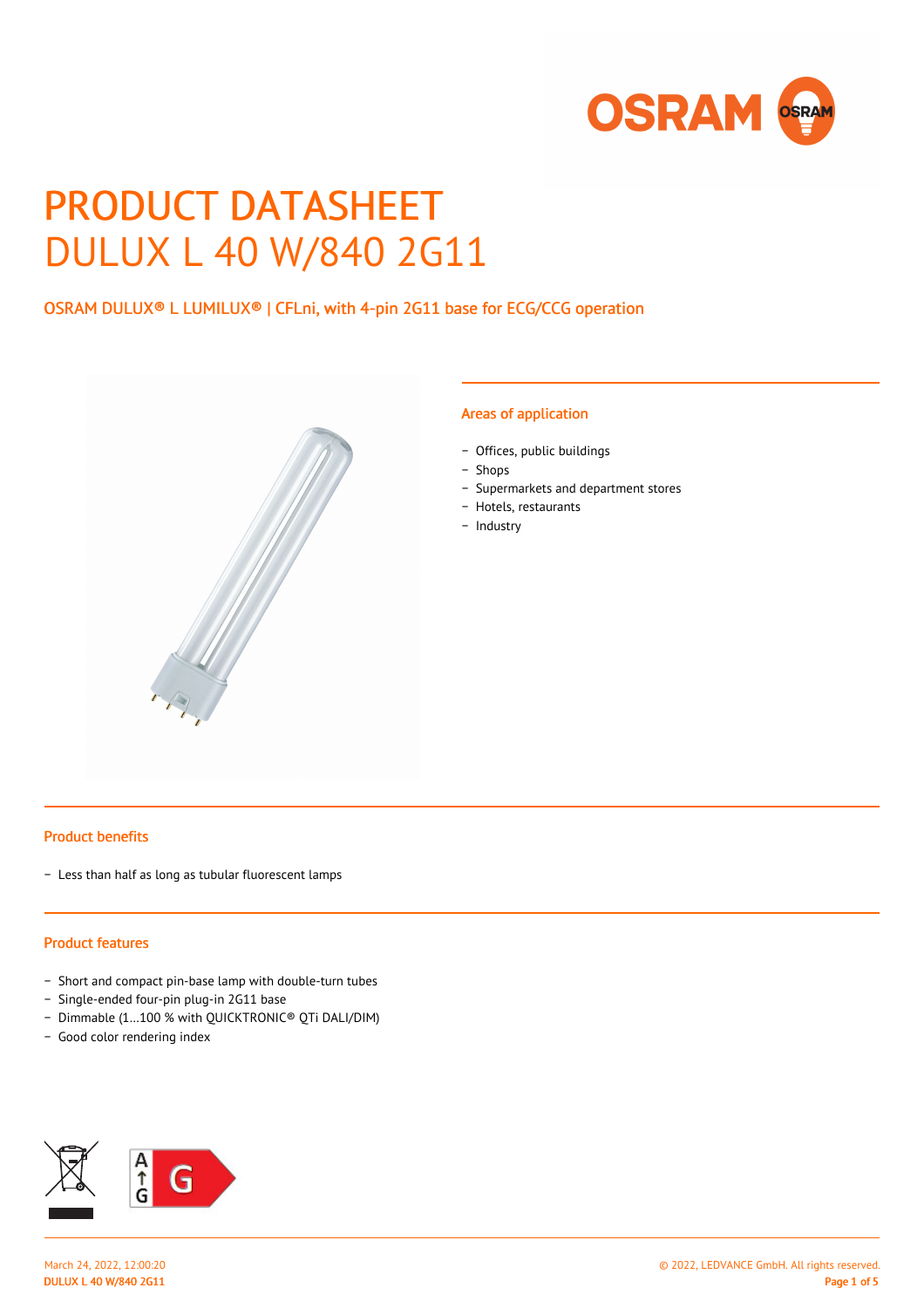#### TECHNICAL DATA

#### Electrical data

| Nominal wattage      | 40 W    |
|----------------------|---------|
| Construction wattage | 40.00 W |
| Nominal voltage      | 126 V   |
| Nominal current      | 0.32A   |

#### Photometrical data

| Luminous flux             | 3150 lm                   |
|---------------------------|---------------------------|
| Luminous efficacy         | 79 lm/W                   |
| Light color (designation) | <b>LUMILUX Cool White</b> |
| Color temperature         | 4000 K                    |
| Color rendering index Ra  | $\geq 80$                 |
| Light color               | 840                       |
| Rated LLMF at 2,000 h     | 0.94                      |
| Rated LLMF at 4,000 h     | 0.90                      |
| Rated LLMF at 6,000 h     | 0.88                      |
| Rated LLMF at 8,000 h     | 0.85                      |
| Rated LLMF at 12,000 h    | 0.84                      |
| Rated LLMF at 16,000 h    | 0.81                      |
| Rated LLMF at 20,000 h    | 0.80                      |



Dimensions & Weight

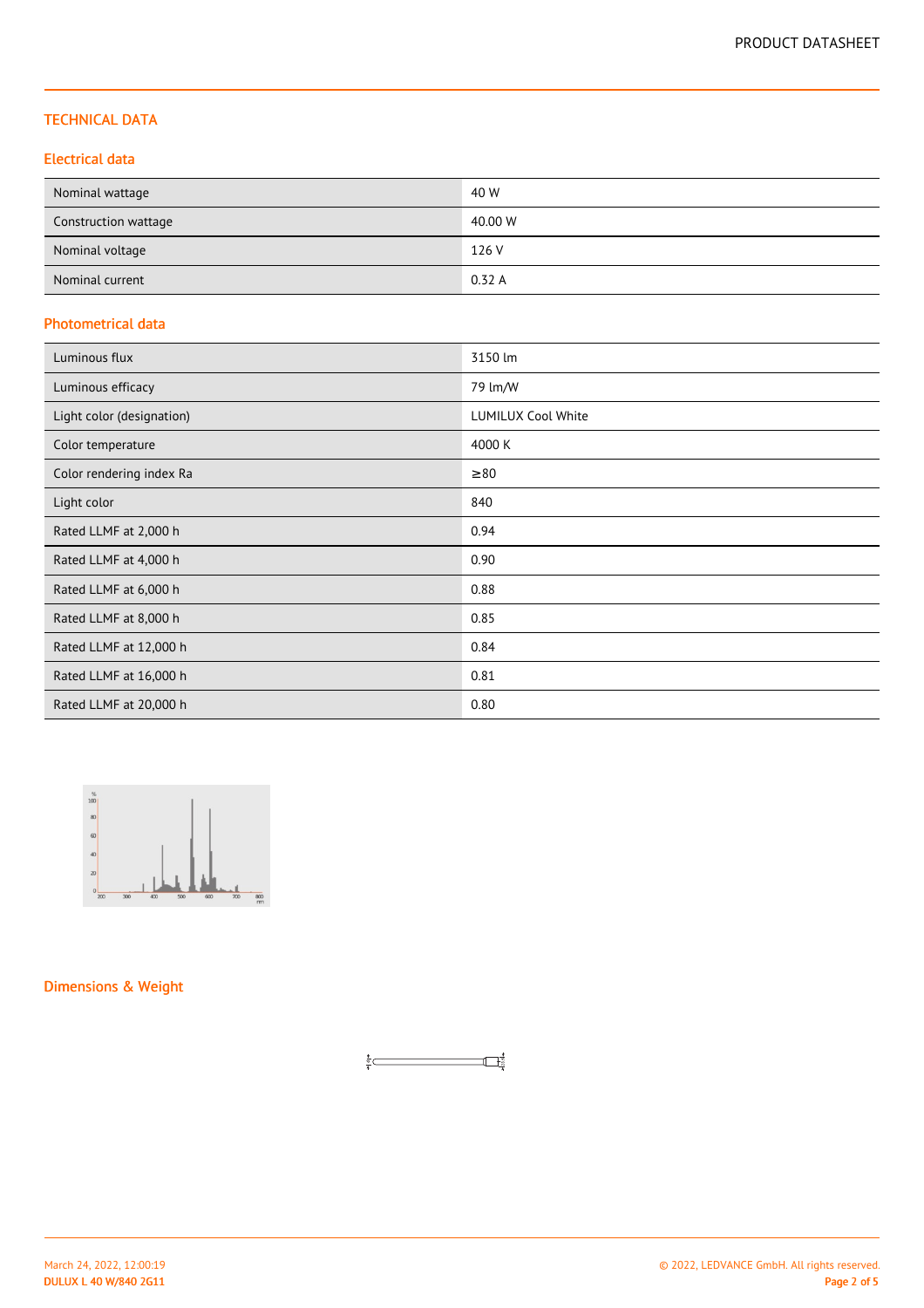

| Overall length                              | 538.00 mm |
|---------------------------------------------|-----------|
| Length with base excl. base pins/connection | 532 mm    |
| <b>Diameter</b>                             | $17.5$ mm |
| Tube diameter                               | $17.5$ mm |
| Product weight                              | 120.5 g   |
|                                             |           |

#### Temperatures & operating conditions

| Ambient temperature range | .+40 °C<br><u></u> |
|---------------------------|--------------------|
|---------------------------|--------------------|

## Lifespan

| Nominal lamp life time                 | 20000 h          |
|----------------------------------------|------------------|
| Service life                           | 13000 h $^{1}$ ) |
| Rated lamp survival factor at 2,000 h  | 0.99             |
| Rated lamp survival factor at 4,000    | 0.99             |
| Rated lamp survival factor at 6,000    | 0.99             |
| Rated lamp survival factor at 8,000 h  | 0.99             |
| Rated lamp survival factor at 12,000 h | 0.95             |
| Rated lamp survival factor at 16,000   | 0.81             |
| Rated lamp survival factor at 20,000 h | 0.50             |
| Lifespan B50                           | 20000 h          |

1) With preheat ECG

#### Additional product data

| Base (standard designation) | 2G11                   |
|-----------------------------|------------------------|
| Mercury content             | 3.5 mg                 |
| Product remark              | For ECG operation only |

## **Capabilities**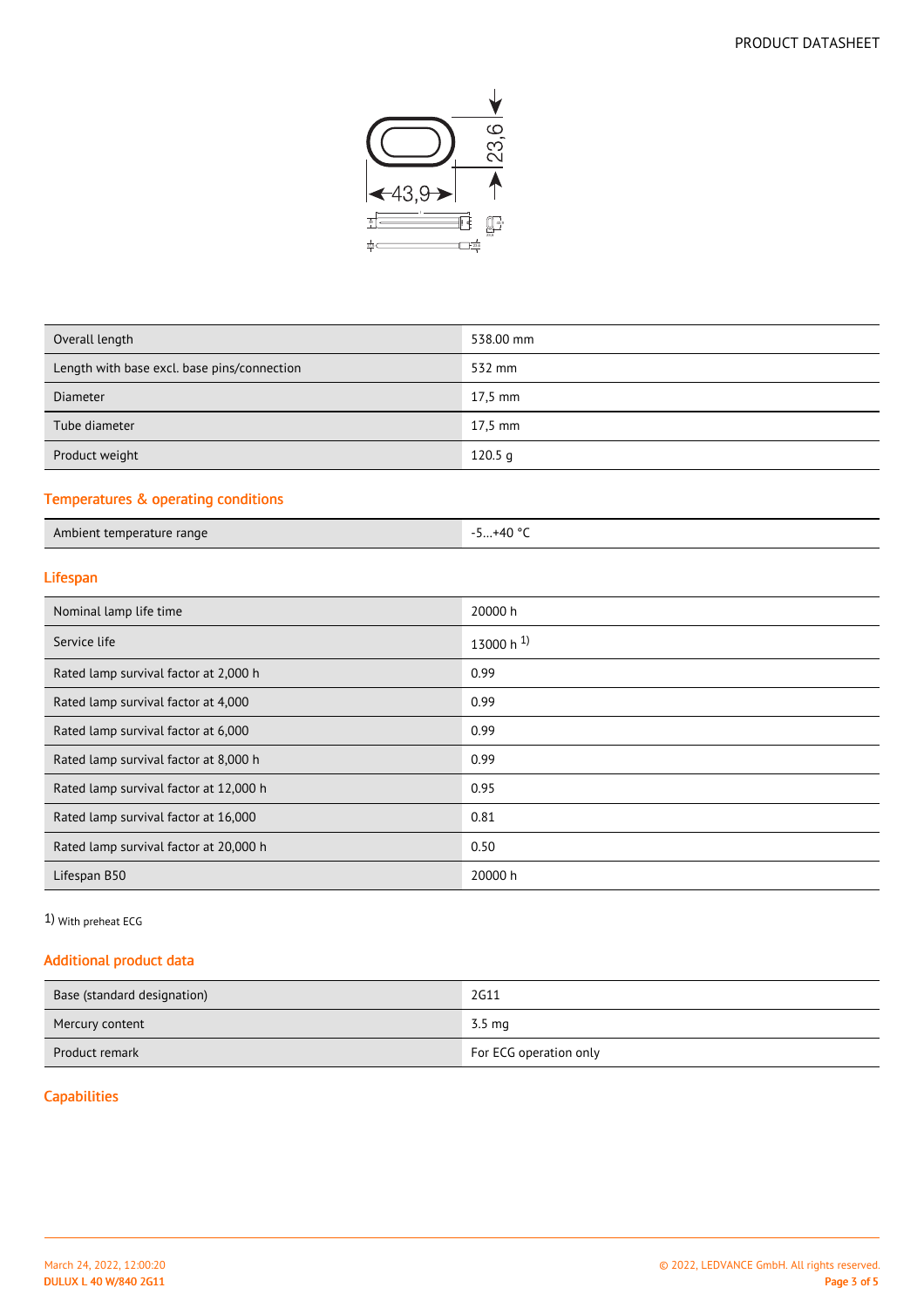| Dimmable                 | Yes |
|--------------------------|-----|
| Certificates & Standards |     |

| Energy efficiency class   | ╰               |
|---------------------------|-----------------|
| <b>Energy consumption</b> | 42.00 kWh/1000h |

#### Country-specific categorizations

| <b>ILCOS</b>    | FSDH-40/840-/P/-2G11-43,9/533 |
|-----------------|-------------------------------|
| Order reference | DULUX L 40W/840               |

#### Energy labellling regulation data acc EU 2019/2015

| Lighting technology used                            | <b>CFLNI</b> |
|-----------------------------------------------------|--------------|
| Non-directional or directional                      | <b>NDLS</b>  |
| Mains or non-mains                                  | <b>NMLS</b>  |
| Light source cap-type (or other electric interface) | 2G11         |
| Connected light source (CLS)                        | No           |
| Color-tuneable light source                         | No           |
| Envelope                                            | No           |
| High luminance light source                         | No           |
| Anti-glare shield                                   | No           |
| Correlated colour temperature type                  | SINGLE_VALUE |
| Claim of equivalent power                           | No           |
| Length                                              | 538.00 mm    |
| Height                                              | 17,5 mm      |
| Width                                               | 17,5 mm      |
| Chromaticity coordinate x                           | 0,380        |
| Chromaticity coordinate y                           | 0,380        |
| Beam angle                                          | SPHERE_360   |
| <b>EPREL ID</b>                                     | 546514       |
| Model number                                        | AC34288      |

#### EQUIPMENT / ACCESSORIES

− Suitable for standard control gears and starters

− Suitable for operation on electronic and conventional control gear

## DOWNLOAD DATA